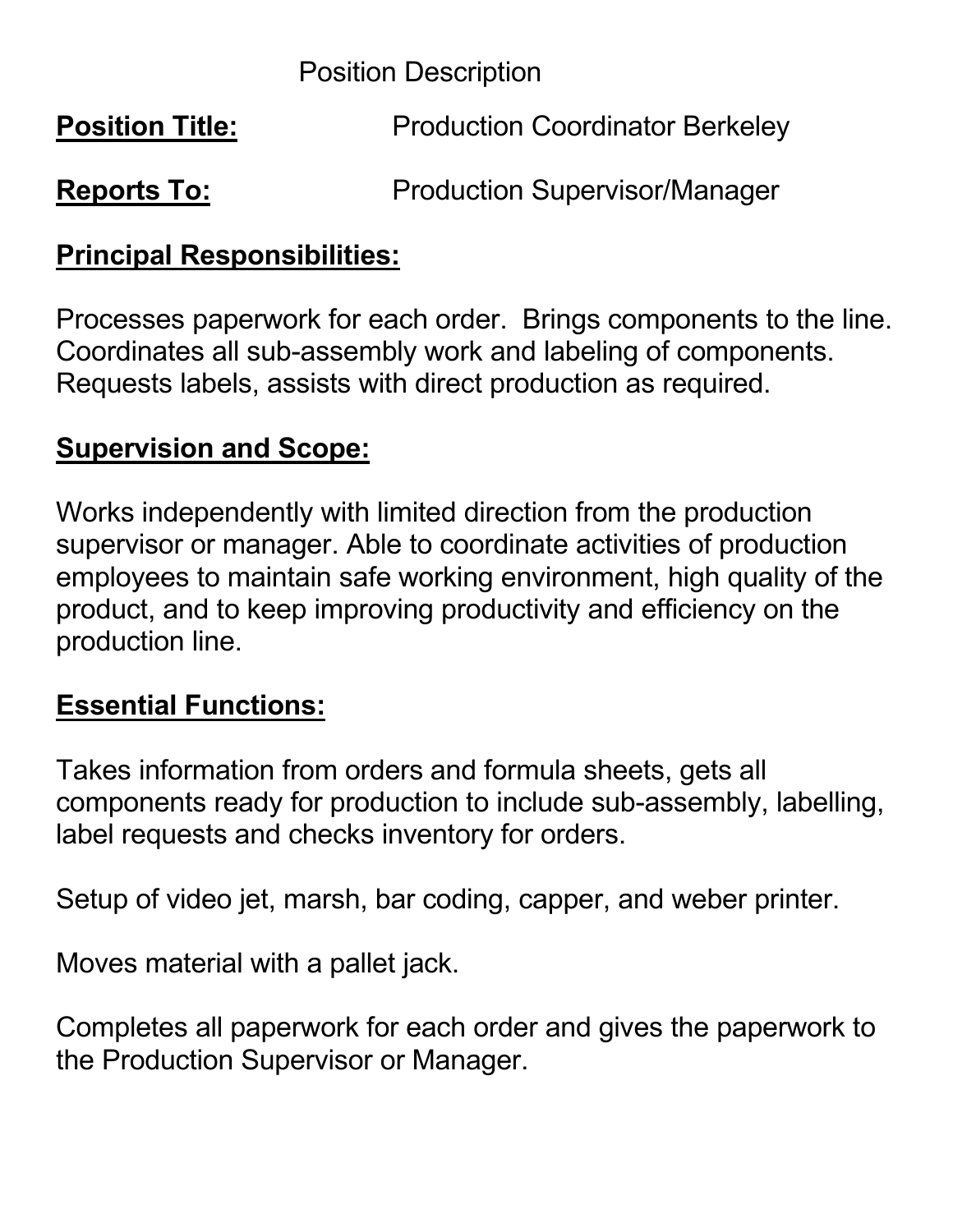Assists direct production as required, including stepping in as line attendant, machine operator, etc.

### **Marginal Functions:**

Makes sure principal responsibilities are completed in a timely manner, ahead of production.

Must be able to work overtime.

Other duties as assigned by supervisor.

## **Physical/Visual Activities or Demands:**

Must have usable vision and the ability to read large print.

Ability to lift up to 60 pounds.

Uses pallet jack for material delivery and wrapping of finished goods.

Must accurately read formula sheets.

Handles stress factors associated with position.

# **Working Conditions:**

Must be able to stand for long periods on concrete.

Must be organized and neat.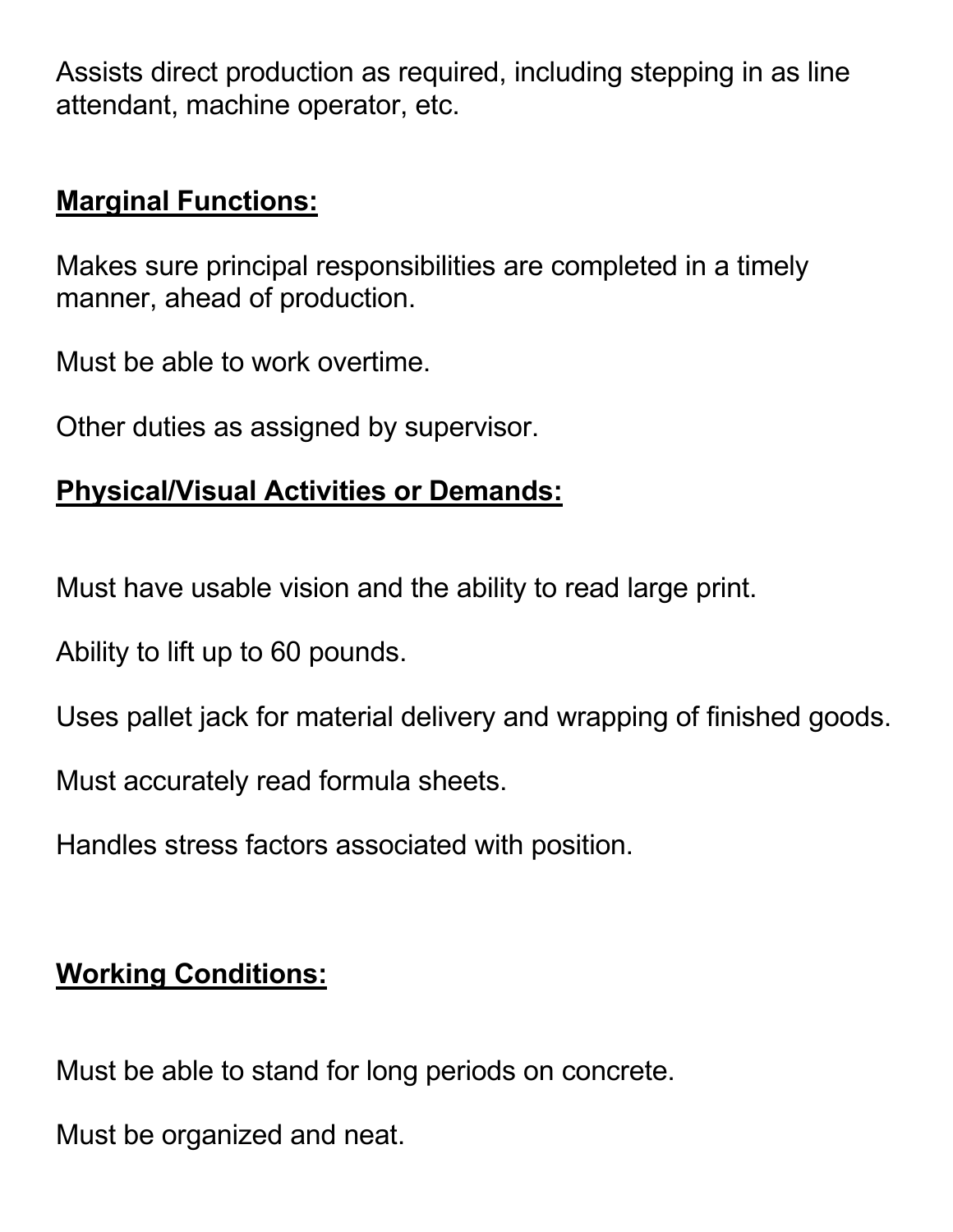## **Knowledge:**

Must be able to learn information on formula sheets and after 3-6 months, be able to know what labels and sub-assembly is required for various products.

#### **Experience:**

Working knowledge of a manufacturing production environment, preferably aerosols.

## **Skills and Abilities:**

Reads and understands formula sheets.

Must have strong math skills.

Must have good communication, leadership and team building skills. Ability to lead other employees in production activities.

Able to work independently and make decisions regarding direction of work to keep ahead of manufacturing.

#### **Machines, tools, equipment, and work aids which may be represented but not all inclusive of those commonly associated with this position:**

Video jet, marsh, bar coder, capper, weber printer.

Pallet jacks.

# **Licenses Required:**